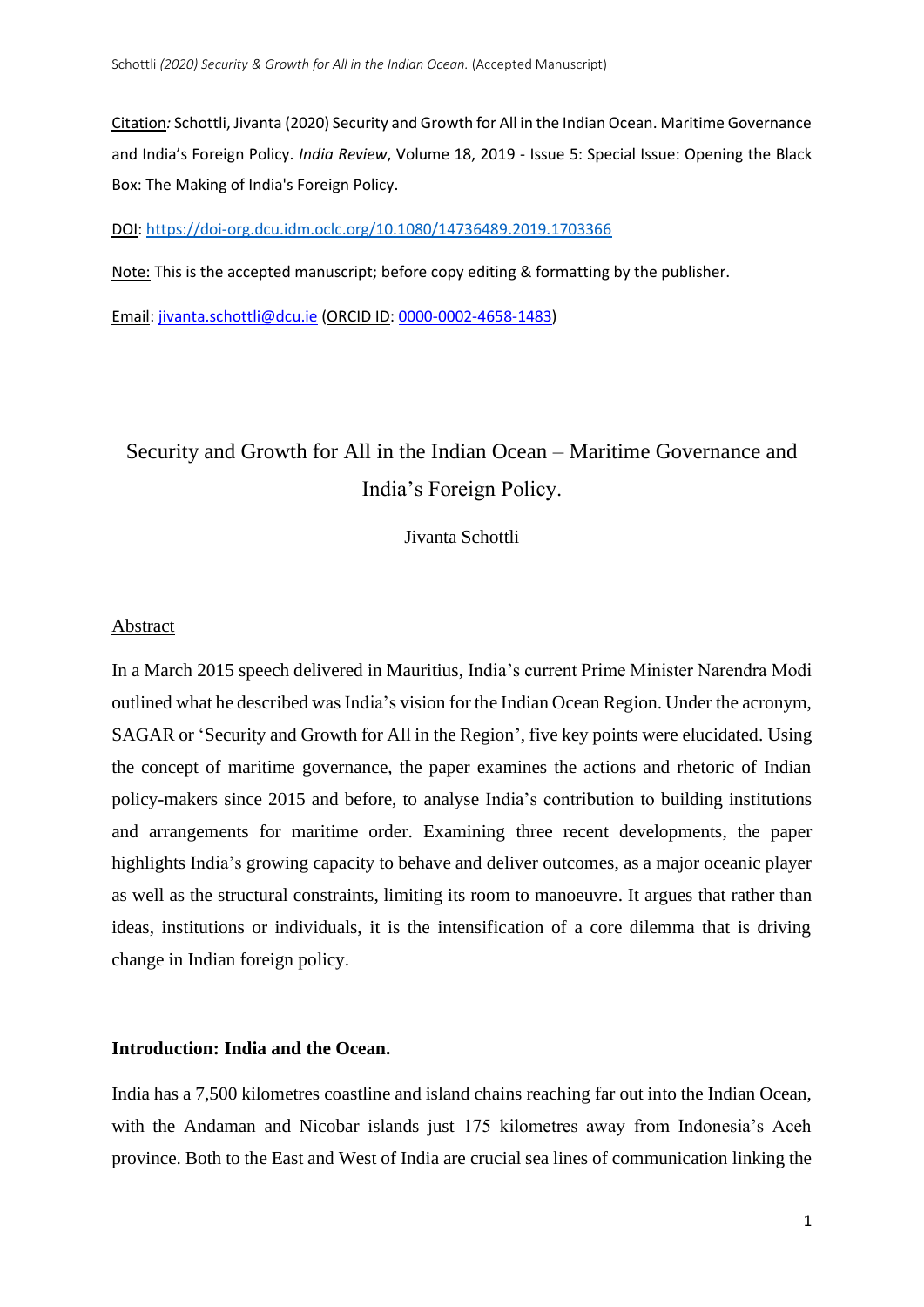country to the global economy. Given that more than 90 per cent of the country's oil comes by sea, from the Gulf and per cent of India's economy is export-driven today, with the bulk transported via ships, it is not surprising that the 2017-18 MEA report states, "The Indian Ocean region remains a priority and an important cornerstone of India's diplomatic engagements".<sup>1</sup> The report goes on to claim that following the Prime Minister's articulation of a strategic vision in Mauritius 2015, there has been a 'qualitative transformation' in India's engagement with the Indian Ocean region.<sup>2</sup> The statement is qualified by reference to substantive progress achieved within The Indian Ocean Rim Association (IORA), on maritime security as part of bilateral relations with the littoral states and India's growing contribution to humanitarian assistance and disaster relief efforts. In other words, India is cast as being supportive of multilateralism<sup>3</sup>, a promoter of collaborative networks for capacity-building and a 'first responder' to crises, indicating clearly India's aspirations to emerge and be regarded as a net security provider<sup>4</sup>.

Despite the obvious and compelling reasons for India to have and play a major maritime role, India's foreign policy and security concerns have tended to be predominantly continental and territorial. To some extent this has been the result of a path set in place during the early decades after independence when India faced challenges on its territorial borders, with Pakistan and China and even Bangladesh following its creation in 1971. Furthermore, the security concerns for the government were predominantly internal, reflecting India's limited external role and interests but also the violent and difficult processes, facing the new nation-state that was transitioning into a federal, democratic republic. Borders continue to be contested and unresolved, both with Pakistan and China and states boundaries within India have been changed as recently as March 2014 when Telengana became the 29<sup>th</sup> state of the Union of India. At the same time, India's maritime interests have grown exponentially. This is an outcome that is emanating endogenously from India's economic growth story and vulnerability as a peninsular state as well as reflecting the compulsions arising from a geo-strategic environment that is challenging and opening up opportunities for India's leadership.

<sup>1</sup> MEA Annual Report 2017-18, p. iii. [http://www.mea.gov.in/Uploads/PublicationDocs/29788\\_MEA-AR-2017-](http://www.mea.gov.in/Uploads/PublicationDocs/29788_MEA-AR-2017-18-03-02-2018.pdf) [18-03-02-2018.pdf](http://www.mea.gov.in/Uploads/PublicationDocs/29788_MEA-AR-2017-18-03-02-2018.pdf)

 $2$  Ibid.

<sup>&</sup>lt;sup>3</sup> The IORA charter's states the Association's fundamental principles, in the 'spirit of multilateralism'.

<sup>4</sup> India's revised, 2015 maritime military strategy titled, 'Ensuring Secure Seas: Indian Maritime Security Strategy' refers for the first time explicitly to India's intent to be a 'net security provider'. See page 8 of the document available at: the state at a state at a state at a state at a state at a state at a state at a state at a state  $\alpha$ 

[https://www.indiannavy.nic.in/sites/default/files/Indian\\_Maritime\\_Security\\_Strategy\\_Document\\_25Jan16.pdf](https://www.indiannavy.nic.in/sites/default/files/Indian_Maritime_Security_Strategy_Document_25Jan16.pdf)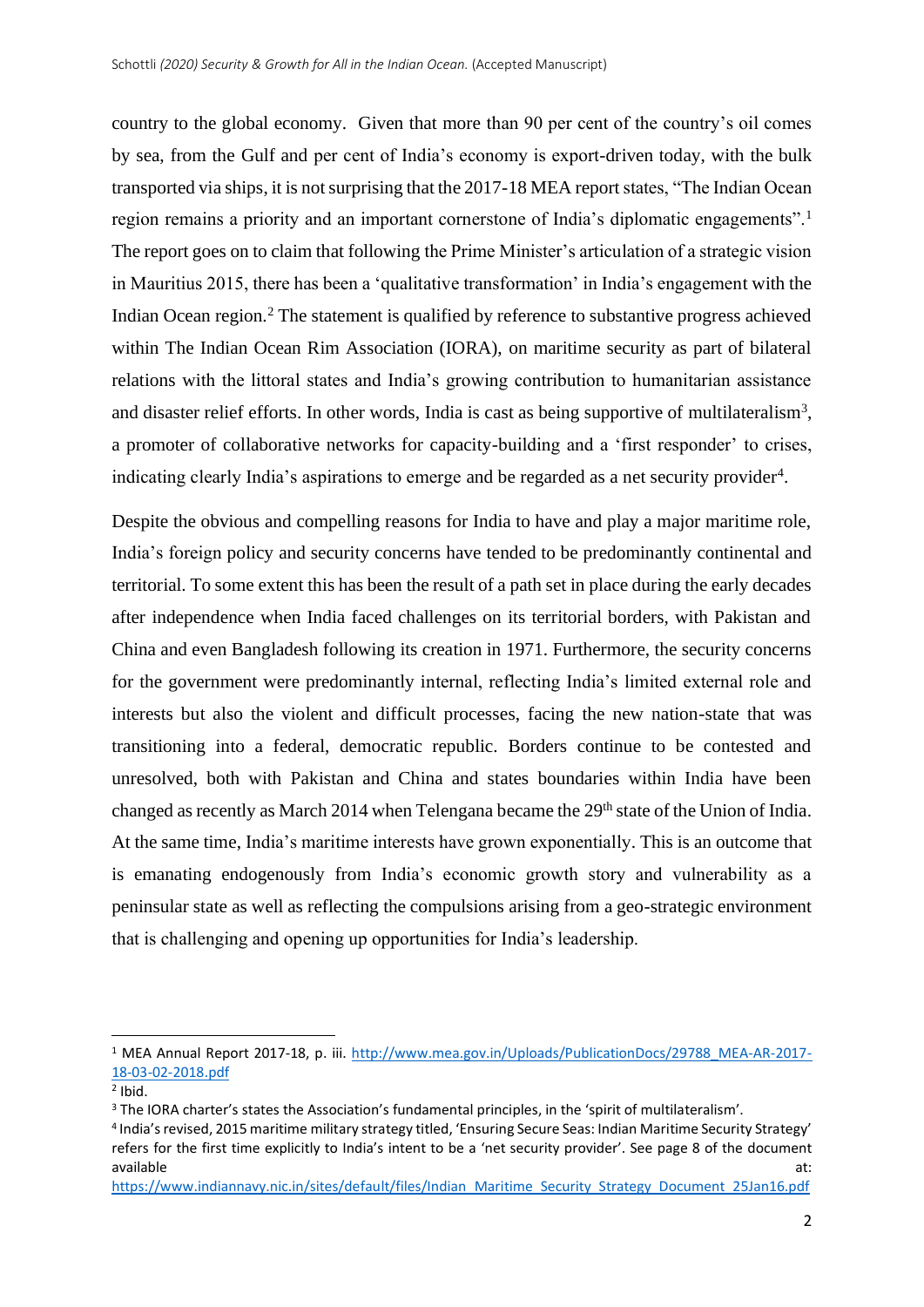While the government tries hard to project a 'qualitative transformation' in India's maritime diplomacy, scholars continue to argue that India lags behind in effectively using its marine resources and in terms of formulating a grand strategic direction<sup>5</sup>. In fact this ties in with a long-running debate over the role that strategy has played and plays in the making of India's foreign policy. At one extreme is the provocative and now infamous proposition by George Tanham in a 1996 RAND publication and his analysis of "India's relative lack of strategic thinking" 6 . Others have depicted phases of Indian foreign policy as essentially ad hoc, reactive and lacking in strategic direction<sup>7</sup>. Most recently, a debate on the determinants of Indian foreign policy has been rekindled, with the 2014 election of a Bharatiya Janata Party-majority government and the active role and interest that the Prime Minister has taken in India's foreign policy and his claim to be turning towards a more pragmatic, transactional foreign policy. Some have argued that in the case of the BJP, ideology plays an important role, given the emphasis on *Hindutva* by the BJP and its supporting organisation, the Rashtriya Swayamsevak Sangh. However, others discount the claims about change given the constraining forces of institutions and domestic compulsions. This paper argues that strategy emerges out of a two-level game, where external and domestic calculations have to be simultaneously calibrated. In pursuing this balancing act, strategies must change according to the situation. Hence, it is proposed that to label Indian foreign policy in terms of binaries such as realist or idealist is not helpful. Rather the combining of idealism and realism, of value-driven and instrumental rationality, as a strategic response, is what defines every political act and decision<sup>8</sup>.

Maritime governance offers an important lens through which to examine India's engagement with the world given the high stakes involved of, domestic needs on the one hand (energy imports, trade, port development) and external drivers on the other (geo-politics, balance of power). India's economy is projected to grow larger and larger but the need to deliver jobs and poverty-alleviation will continue, for a long time to be the number one priority for policy-

<http://www.rand.org/pubs/reports/2007/R4207.pdf>

<sup>5</sup> See for instance: "Foreign Policy and Sea Power: India's Maritime Role Flux" by Zorawar Daulet Singh Journal of Defence Studies, Vol. 11, No. 4, October-December 2017, pp. 21-49; David Brewster "India and the Persian Gulf: Locked out or staying out?", Comparative Strategy, Volume 35, 2016 - Issue 1

<sup>6</sup> See Tanham, George, K., Indian Strategic Thought: An Interpretive Essay, Santa Monica, CA: RAND: National Defense Research Institute, 1992, page 1.

<sup>&</sup>lt;sup>7</sup> See for instance the analysis of Indira Gandhi's foreign policy by Sumit Ganguly in "Structure and Agency in the Making of Indian Foreign Policy", *ISAS Working Paper,* No. 116 – 21 November 2010.

<sup>8</sup> The argument here differs from that made in Chatterjee Miller and Sullivan de Estrada's paper which paints a picture of incremental change in foreign policy making due to the 'homage' paid to 'entrenched institutionalised ideas and ideational frameworks'."Pragmatism in Indian foreign policy: how ideas constrain Modi", *International Affairs* 93: 1 (2017), p. 49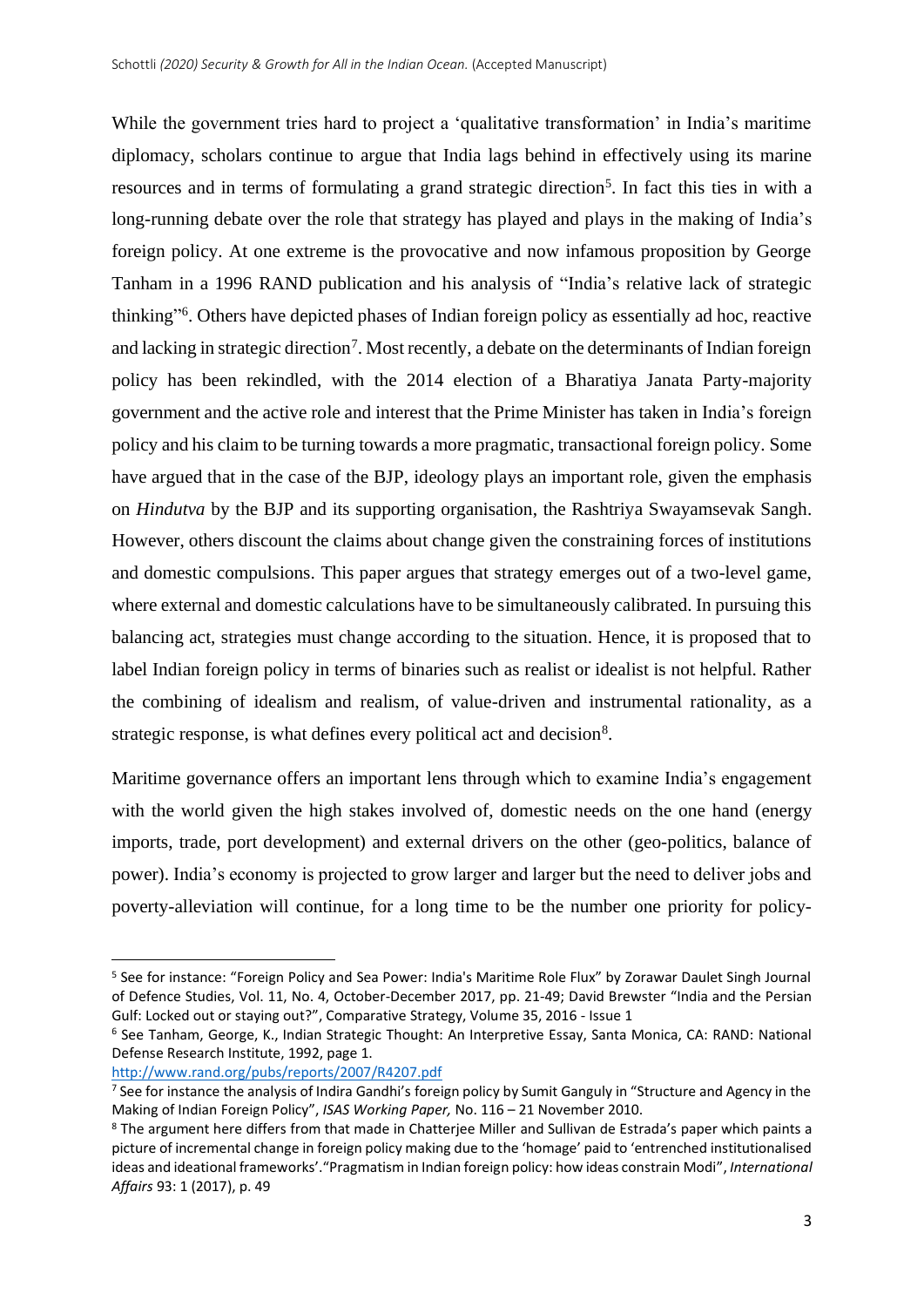makers and a key motivating force behind the country's economic diplomacy. The inevitable and concomitant need to develop and improve access to markets, investments and resources of other countries, in a context of growing competition and opportunities for collaboration, makes the external domain of maritime diplomacy a highly topical one.

It is of interest to note that until not so long ago, the plethora of official documents pertaining to maritime security and strategy paid scant attention to India's role in the Indian Ocean. Thus for instance, the 2015 new maritime strategy of the United States, "A Cooperative Strategy for 21st Century Sea power" made next to no mention of India, despite importance accorded to the 'Indo-Asia-Pacific'<sup>9</sup>. Similarly, despite being located in the Indian Ocean, Australia's 2010 Maritime Doctrine does not mention India<sup>10</sup>. To some extent this echoes a blind spot in foreign policy analysis, which has a problem examining behaviour and decisions that are regarded as 'sub-optimal'<sup>11</sup>. Thus a country like India, despite its physical centrality and locational advantages in the Indian Ocean, was regarded as failing to act in the ways and using the means expected, given its size<sup>12</sup>. To avoid this path of analysis, the paper argues there is a need to understand the logic and reasons for both decisions implemented and apparent indecisiveness in India's policies towards the ocean.

Today in contrast, it is hard to overlook the extensive literature on how crucial (retrospectively) the Indian Ocean has always been to the global economy, how important it currently is<sup>13</sup> and likely to remain<sup>14</sup>. According to the current Indian Ocean Rim Association website, half the world's container ships, one-third of its bulk cargo traffic, two-thirds of its oil shipments and more than 50 per cent of the world's maritime oil trade passes through the Indian Ocean<sup>15</sup>. The Sea Lines of Communication (SLOCs), the arteries of world trade, need protection from piracy and states are increasingly vying to establish greater control over the key choke points and

<sup>9</sup> <http://www.navy.mil/local/maritime/150227-CS21R-Final.pdf>

<sup>10</sup> <http://www.navy.gov.au/sites/default/files/documents/Amd2010.pdf>

<sup>&</sup>lt;sup>11</sup> See for instance the article by David A. Baldwin, "Success and Failure in Foreign Policy" in *Annu. Rev. Polit. Sci*. 2000. 3:167–82

<sup>&</sup>lt;sup>12</sup> A classic example is Stephen Cohen's depiction of 'India is always destined to be "emerging" but never actually arriving' (Cohen 2001: 2)

<sup>13</sup> See for example:, David Brewster *India's Ocean: The Story of India's Bid for Regional Leadership* (2014), Robert D. Kaplan *Monsoon: The Indian Ocean and the Future of American Power* (2010), Raja Mohan Samudra Manthan: Sino-Indian Rivalry in the Indo-Pacific (2012); For historical studies see: Edward A. Alpers *The Indian Ocean in World History* (2013), Sanjeev Sanyal *The Ocean of Churn: How the Indian Ocean Shaped Human History* (2016)

<sup>&</sup>lt;sup>14</sup> As suggested by various reports and books published and conferences on the 'Blue Economy'. For example the upcoming 2018 UNDP-supported global Ministerial Conference held in Kenya on the *Blue Economy and the 2030 agenda for Sustainable Development*.

<sup>15</sup> <http://www.iora.int/en/about/about-iora> Last Accessed on 21 August 2018.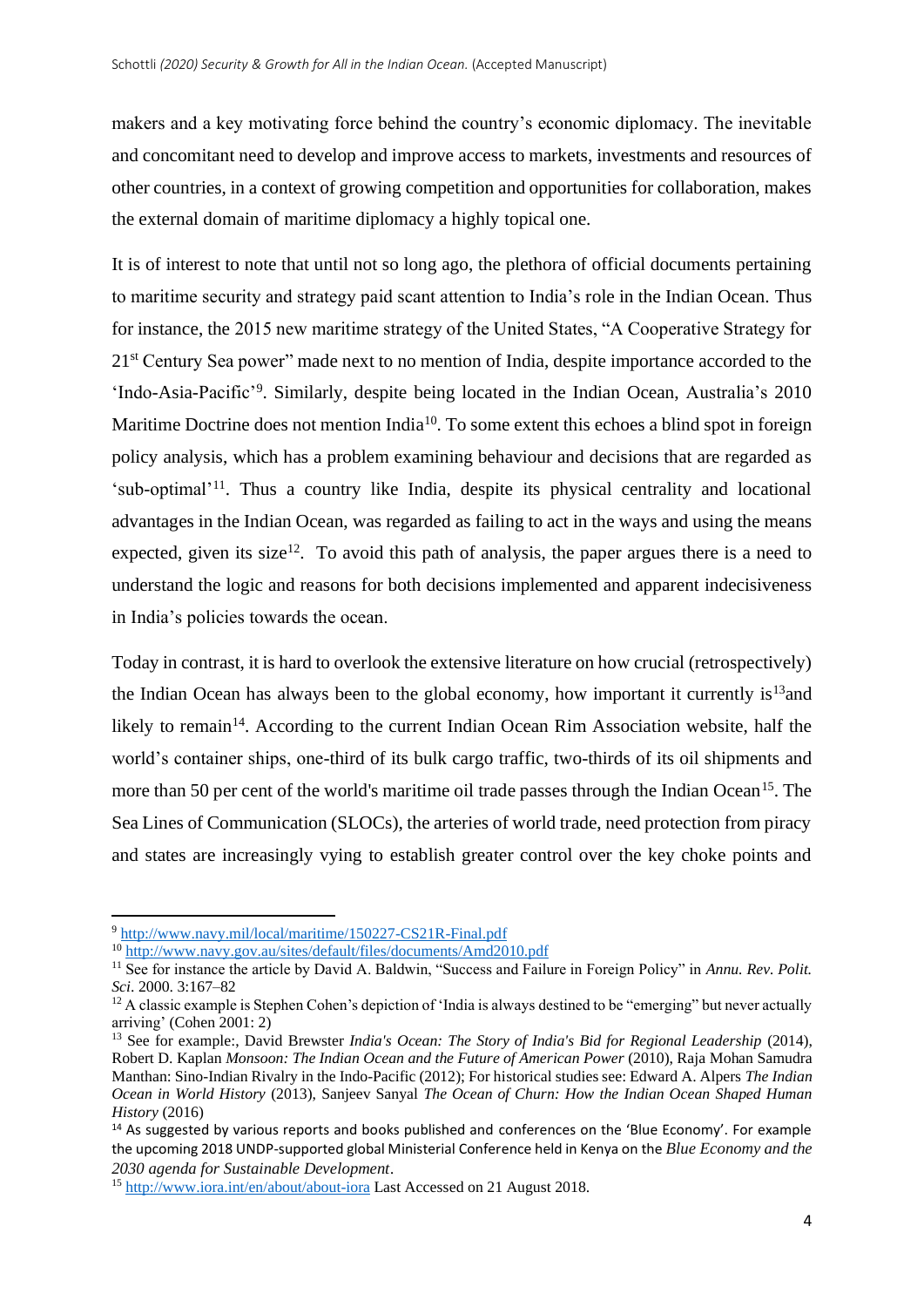entry channels into the Indian Ocean or to enhance their 'listening capabilities' to monitor movements across the ocean. Within this context, India's contribution, past and present, to institution-building and maritime governance in the Indian Ocean has been increasingly recognised. The first section therefore that follows below, examines the creation of two maritime institutions where India played an important leadership role: the Indian Ocean Rim Association for Regional Co-operation (IOR-ARC), precursor to today's Indian Ocean Rim Association (IORA, in 1997 and the Indian Ocean Naval Symposium, a regional forum of Indian Ocean littoral states, represented by their Navy chiefs, in 2008.

Section two looks at choices made, reflecting the government's strategy vis-à-vis maritime governance. Three cases are explored in detail, where decisions were recently taken, to further institutionalise India's role and presence in the Indian Ocean. These are the Agreement between the Government of the Republic of India and the Government of the Republic of Seychelles on the Development of Facilities on Assumption Island in Seychelles and the Memorandum of Understanding for the Improvement in Sea and Air Transportation Facilities at Agalega Island of Mauritius, both on 11 March 2015 and the steps taken to give the term 'Indo-Pacific' greater legitimacy.

The analysis provided reveals the constant push and pull factors that decision makers must navigate in formulating policy. It took a decade long of negotiations to move forward on maritime strategic cooperation with the United States and then in March 2018 a similar logistics support agreement was signed with France. On India's investments in Chabahar the government was amongst the first to enter into a deal with post-sanctions Iran and yet the uncertainty following President Trump's policies towards Iran has meant little progress on the ground. In dealing with the ocean island states, despite India's long-time presence in the western Indian Ocean and close defence relations with both Seychelles and Mauritius, efforts to shore up access to land and naval-related facilities, hit a roadblock in both cases. Section three summarizes the proposition that it is not simply path dependency or 'institutionalised ideational frameworks' acting as constraints<sup>16</sup> but rather the dynamic effort to find corners, interstices and opportunities within a dense framework of policy-making that makes for gradual adaptation.

## **India and Maritime Governance**

<sup>16</sup> Chatterjee Miller and Sullivan de Estrada (2017), p. 29.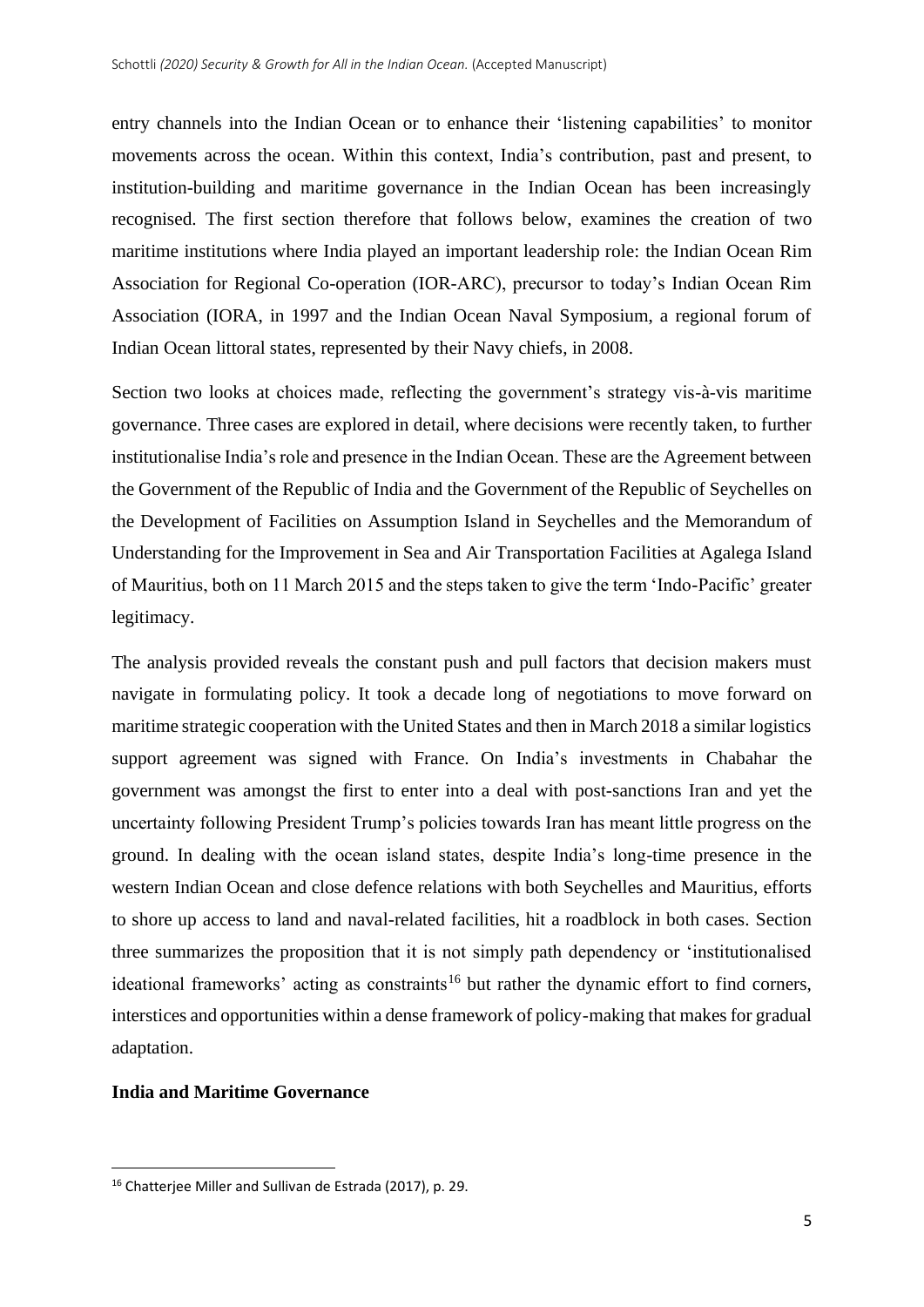Maritime governance is used here as an umbrella term to refer to a variety of efforts aimed at enhancing law and order at sea, the premises for delivering security and growth to a region. This encompasses the more commonly used terminology of "maritime partnership", which tends to have a security connotation. The word, governance is more comprehensive, encompassing practices and processes that generate a legitimation of authority and rule-based behaviour. As an analytical tool, it draws attention to the question of 'who governs' especially in the context of the oceans, which brings together various levels and arenas of legal responsibilities and institutions.

Aside from the various international legal regimes and maritime-related organisations that exist, there are two Indian Ocean-specific institutions, which India is credited with having played a major part in creating and providing leadership. While the Indian Ocean Rim Association for Regional Co-operation (IOR-ARC) was set up with economic objectives in mind, the Indian Ocean Naval Symposium, or 'IONS' was a maritime security, naval initiative. Both classify as regional organisations with membership based on countries littoral to, or within, the Indian Ocean. Furthermore, both initiatives aimed at promoting sectoral collaboration, in the process promoting awareness about, and bestowing greater coherence to, the region. The two initiatives also represented efforts by India, at different points in time, to raise the country's maritime profile and influence.

# *IOR-ARC and IONS: building a region.*

Formed in 1997, the Indian Ocean Rim Association for Regional Co-operation (IOR-ARC) came into being thanks to a joint initiative of South Africa, India, Australia and Mauritius. Projecting an ambitious vision, the aim was to enhance economic co-operation by stimulating intra-regional trade and investment, synergising competitive advantages in commodities, manufacturing and services, collection, classification and distribution of data and information, establishing a network among Indian Ocean Region (IOR) countries and promoting standardisation and harmonisation in data, statistics and procedures. Unlike organisations such as the North American Free Trade Agreement (NAFTA) or the Asia-Pacific Economic Cooperation Forum (APEC), the proposed IOR-ARC did not, however, rest upon an existing record of economic interaction among the foreseen members. Furthermore, the sheer diversity in geography, culture and economic development made it appear an unrealistic and unwieldy entity.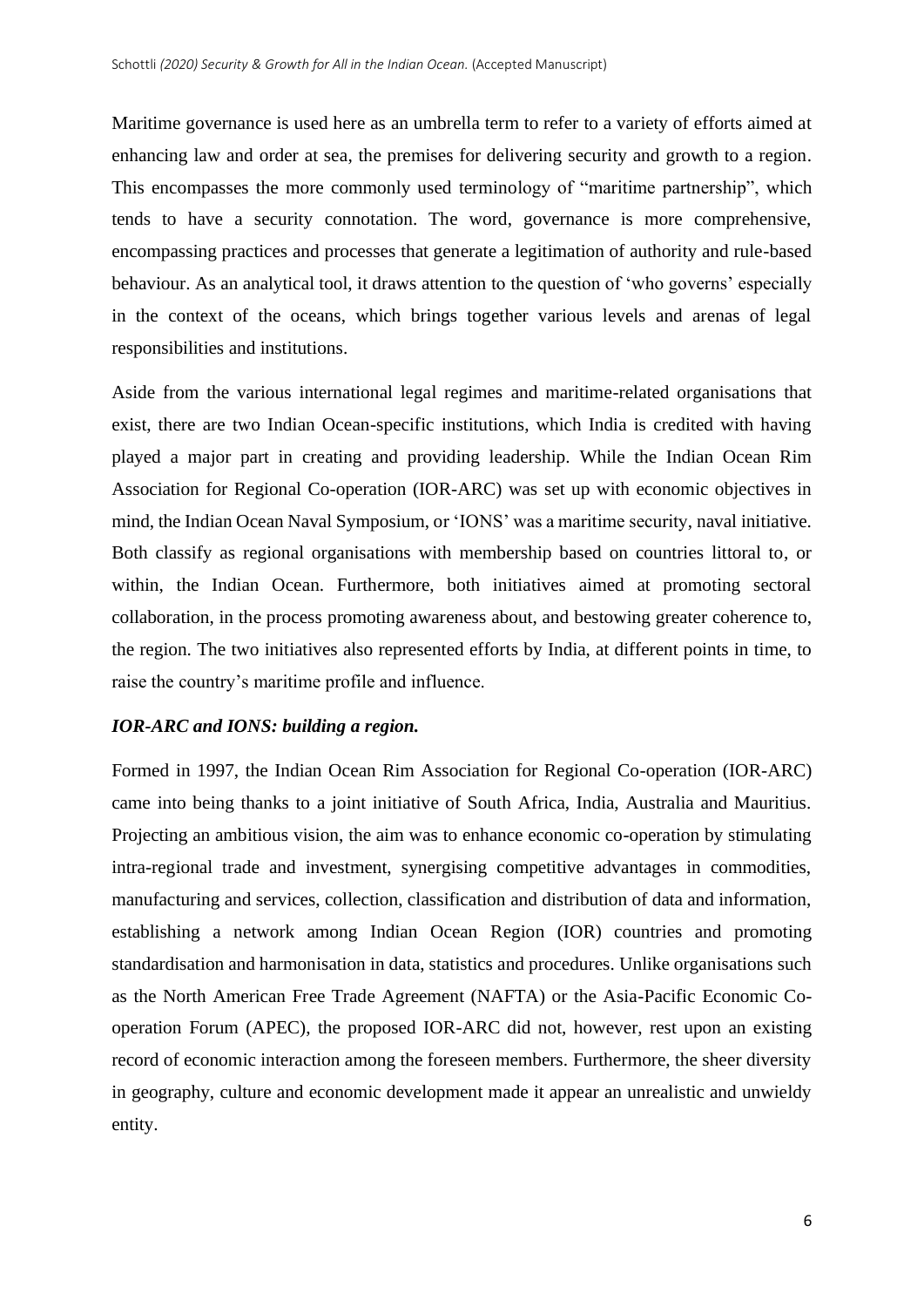Each of the four countries at the forefront in conceptualising and spearheading the formation of the IOR-ARC, had strategic incentives for doing so. In India's case, the collapse of the Soviet Union forced a review of foreign policy and strategic outlook, prompting the country to come to terms with the need to carve out a space and develop allegiances within a multi-polar world. During the mid-1990s, this entailed an emphasis on improving relations in the near neighbourhood<sup>17</sup>. After India's application to join APEC was turned down in 1991, the IOR-ARC gained further relevance and the decision to support its formation was billed as part of India's evolving "Look East" policy. This coincided with a new assertiveness on the part of South Africa. Breaking free from the constraints of apartheid, South Africa sought to cast its influence beyond the immediate region. In 1995, then president Nelson Mandela stated, 'The natural urge of the facts of history and geography should broaden itself to include the concept of an Indian Ocean Rim for socio-economic co-operation and other peaceful endeavours.' In fact, the idea is said to have taken root during a visit of former South African Foreign Minister, Pik Botha, to India in November 1993, and cemented during the subsequent presidential visit of Nelson Mandela to India in January 1995.

At first, an Indian Ocean Rim Initiative was formed by South Africa and India, with the assistance of Australia and Mauritius. Australia, at the time was "looking west" and seeking to expand markets, while Mauritius, sensing an opportunity, was keen to host the IOR-ARC headquarters, with the secretariat based in the capital, Port Louis. In March 1997, the IOR-ARC was formally launched, with seven additional countries as members: Indonesia, Sri Lanka, Malaysia, Yemen, Tanzania, Madagascar and Mozambique. Since 1997, the IOR-ARC has met regularly but assessments broadly agree that few tangible results have ensued. Business and civil society networks have been set up but over time faded away or collapsed, generating, in the process, a number of parallel organisations, such as the Indian Ocean Rim Academic Group, the Indian Ocean Rim Business Forum and the Working Group on Trade and Investment.

The importance given to developing India's maritime capacity was also reflected in the country's resource allocation for the purpose of developing a 'Blue Water' navy. Hence while the overall armed forces budget grew at an annual rate of 5% from 2001 to 2005 and at around 10% from 2005 to 2008, the navy's share of the increasing defence budget rose from 11% in

<sup>&</sup>lt;sup>17</sup> Under the supervision of then External Affairs Minister, Inder Kumal Guiral, this was given a priority and even nicknamed the "Gujral Doctrine".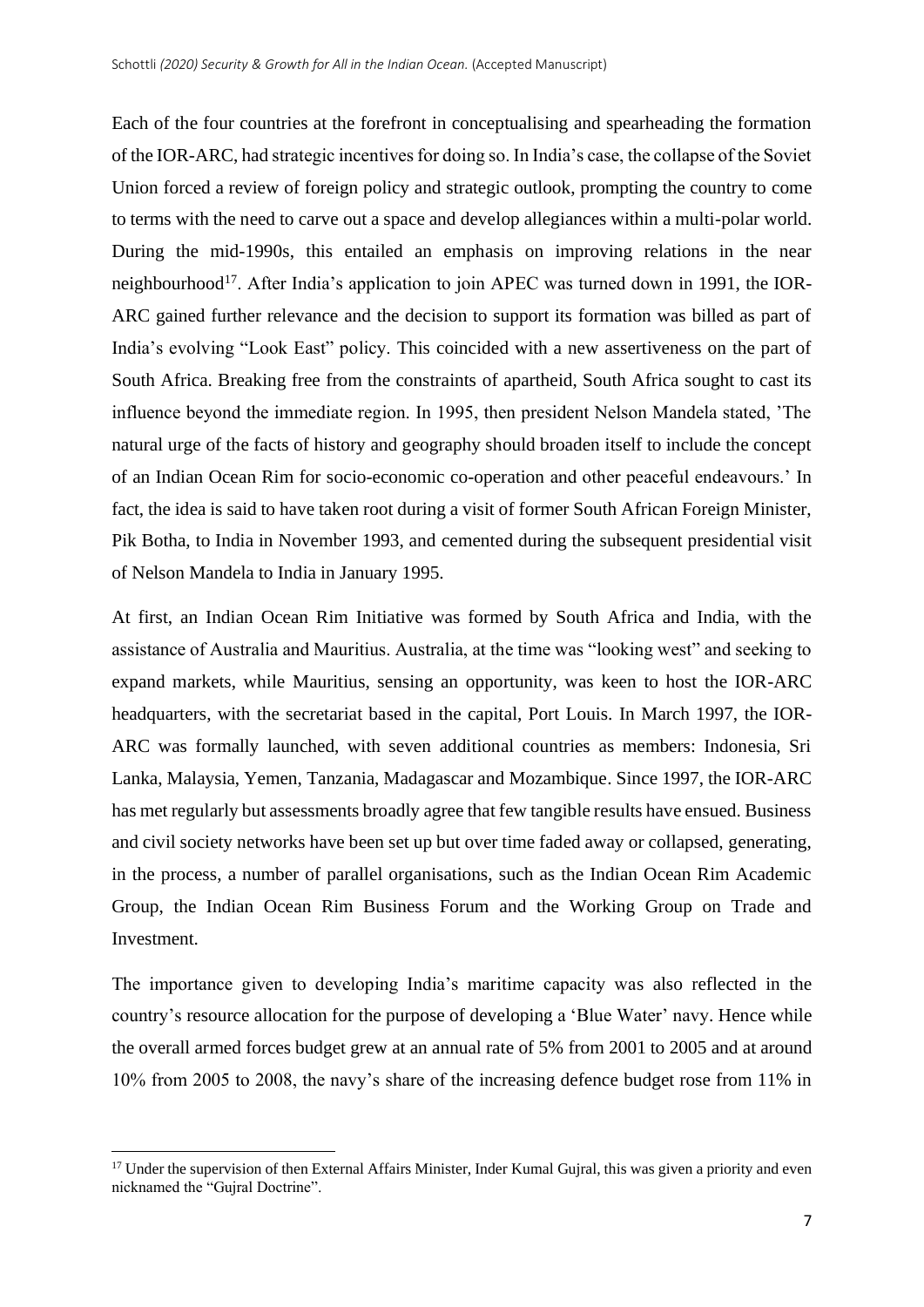1992/93 to 18% in 2008/09<sup>18</sup> . Reflecting the next stage in expanding India's maritime clout, was the growing role of the Indian navy in maritime diplomacy. A culmination of this can be seen in 2008 with the multilateral Indian Ocean Naval Symposium, bringing together Chiefs of Navies and Heads of Maritime Security Organisations from the island and littoral states of the Indian Ocean. No less than 27 countries were represented at the inaugural IONS, including France (which India recognises as a littoral state by virtue of its colonial territories), but interestingly, at the time neither Britain nor the United States (notwithstanding their presence in the British Indian Ocean Territory). Today the IONS website lists  $35$  members<sup>19</sup> and since 2008 there have been four more gatherings at two yearly intervals in the United Arab Emirates (2010), South Africa (2012), Australia (2014), Bangladesh (2016) and Iran (2018).

Notably, and unlike IORA, Pakistan is a member of IONS having joined in 2014<sup>20</sup>. The forum therefore provides one of the few opportunities for Indian and Pakistani naval communities to meet. Overall, IONS is credited for providing a forum for the exchange of views and as a valuable platform for synergising resources and energies towards the maintenance of 'good order' in the Indian Ocean. What is interesting to note however, is that despite India's growing maritime interest and capacity, there were tensions in 2008 between the Indian Navy and the Foreign Ministry that came to the fore, over the navy's growing role and profile. Thus it is reported by scholars, that the decision not to get involved in the 2008 anti-piracy operations off the coast of Somalia, reflected a major point of disagreement between the two governmental actors<sup>21</sup>. Although India also began anti-piracy missions in and around the Gulf of Aden at the time, maritime security collaboration with the EU remained limited $22$ . This according to observers, looks set to change as both the EU and India consider the potential of their strategic collaboration in a new light $2<sup>3</sup>$ . The annual EU-India Summits are back on track, restarting in 2016 after a four-year gap, agendas have been announced and strategies are in the pipeline. While credit may be given to the new actors in place it must also be recognised that the world appears quite different in 2018 than it did in 2008, which was the last time that the permanent

<sup>18</sup>See Brewster, p. 3: https://www.regionalsecurity.org.au/Resources/Documents/vol6no3Brewster.pdf <sup>19</sup> It is not clear whether the United Kingdom has attained Observer status.

<sup>&</sup>lt;sup>20</sup> In the case of IORA, Pakistan is unable to join until it grants Most Favoured Nation status to India as all members need to have this status according to the organisation's rules.

<sup>21</sup> See Brewster, p. [4 https://www.regionalsecurity.org.au/Resources/Documents/vol6no3Brewster.pdf](https://www.regionalsecurity.org.au/Resources/Documents/vol6no3Brewster.pdf)

<sup>22</sup> <https://www.iss.europa.eu/sites/default/files/EUISSFiles/EU-India-Security-Cooperation.pdf>

<sup>23</sup> Garim Mohan, "Politics Over Trade: A Revival of the EU-India Partnership", *Global Public Policy Institute,* 27 August 2018.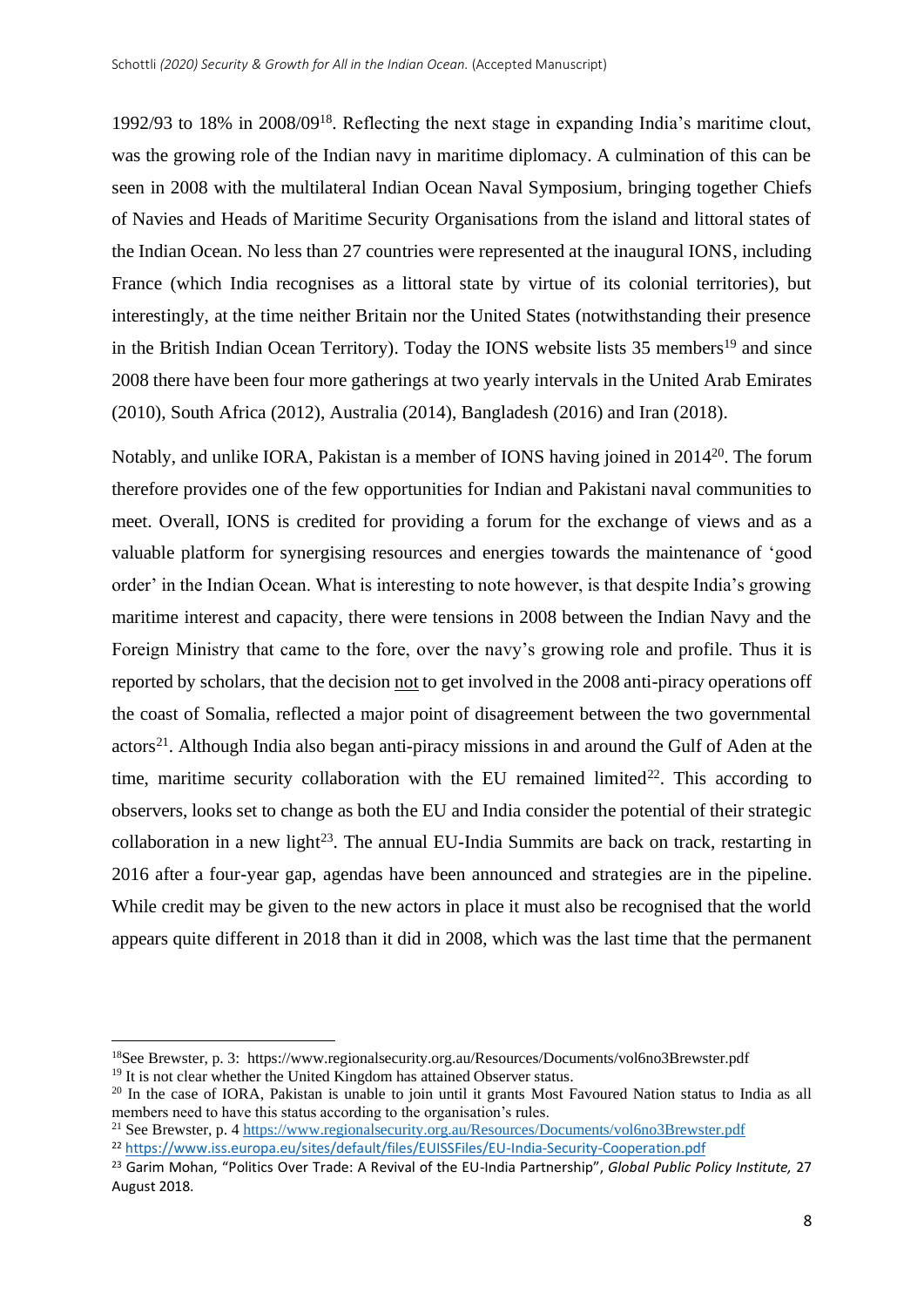five Security Council members voted unanimously on the Piracy and Armed Robbery resolution.

## **India's 'new' maritime engagement.**

## *Island politics – Mauritius and Seychelles*

In March 2015 Prime Minister Narendra Modi launched his maritime initiative by visiting three Indian Ocean island states – Mauritius, Seychelles and Sri Lanka. Arriving in Seychelles, Modi's visit marked the first by an Indian prime minister in 34 years. In Mauritius, Narenda Modi attended the programme to mark the commissioning of the Barracuda, a ship in the service of the National Coast Guard of Mauritius and used the occasion to announce India's five-point vision for the Indian Ocean region or SAGAR. The first principle articulated the need to secure India's mainland and island territories and defend its maritime interests, secondly, the need to deepen security cooperation with regional partners; thirdly, build multilateral and cooperative maritime security arrangements; fourthly, pursue sustainable economic development and, fifthly recognise the role of extra-regional and major power interests in the Indian Ocean.

However, despite articulating a vision and pursuing a strategy of maritime engagement, the case of Seychelles and Mauritius highlight a number of constraints to translating aspiration and ambition into action. In the case of Seychelles, an archipelago of 115 islands, India has long played a key role developing the country's military capacity by providing monetary support, equipment and training to the Seychelles People's Defence Forces (SPDF). In April 2012, during a visit by then-Indian President, Pratibha Patil, then-President James Michel described his country as a "rock of dependability" for India and thanked India for its help in protecting the country's vast exclusive economic zone from piracy<sup>24</sup>. Dating back to the 1980s, the Indian navy has played a role in Seychellois domestic politics, helping to avert a coup against the government, and in the country's national security apparatus. Thanks to the Indian diaspora population (more than 10 per cent of the total population), there is also a sense of ethnic affinity, although this pales in comparison with Mauritius, a neighbouring Indian Ocean Island state

<sup>24</sup> "Seychelles says it would be 'rock of dependability' for India", *The Hindu*, 30 April 2012. [https://www.thehindu.com/news/national/seychelles-says-it-would-be-rock-of-dependability-for-india/](https://www.thehindu.com/news/national/seychelles-says-it-would-be-rock-of-dependability-for-india/article3370486.ece)  [article3370486.ece.](https://www.thehindu.com/news/national/seychelles-says-it-would-be-rock-of-dependability-for-india/article3370486.ece) Accessed on 24 June 2018.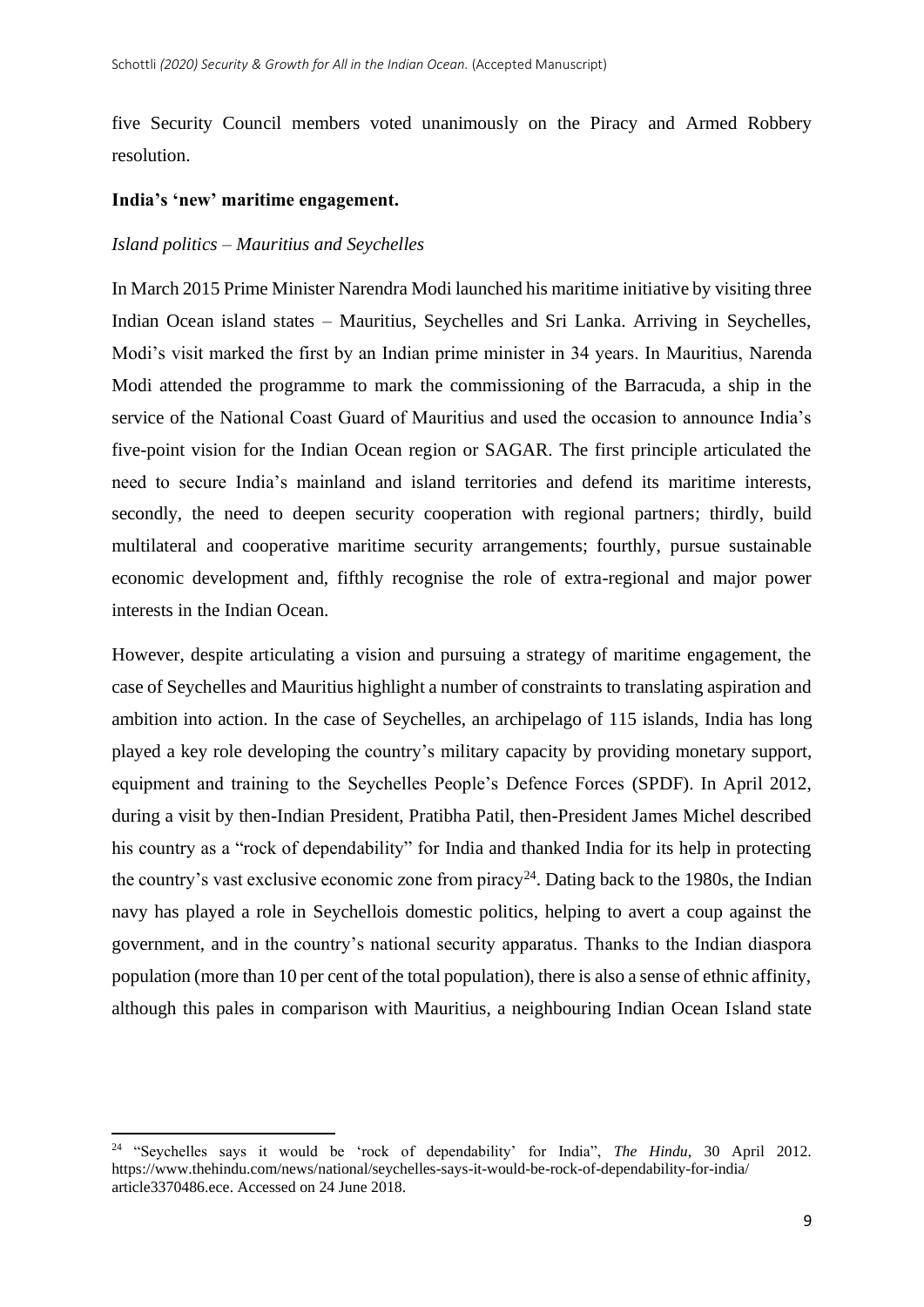where more than 68 per cent of the population is of Indian origin. There has long been a sense amongst Indian leaders of this region being part of a natural sphere of influence for India<sup>25</sup>.

On the March 2015 bilateral visit, Modi was accompanied by both the Indian Foreign Secretary S Jaishankar and National Security Adviser Ajit Doval. The two countries signed memoranda of understanding on renewable energy, hydrography, a protocol agreement on the sale of navigational charts and the development of facilities on Assumption Island. Interestingly, while details were released about an MoU pertaining to the development of infrastructure on another island – Agalega in Mauritius – no details were publicly available at the time, on the "Agreement on the Development of Facilities on Assumption Island", save for a reference in the Indian Ministry for External Affair's text describing India-Seychelles relations. Soon after Modi's visit, the local press and opposition figures picked up reports that were circulating in the Indian media about the islands having been leased to India. This caused a major controversy, prompting the Chief of Staff of the SPDF, Lieutenant Colonel Michael Rosette, to deny the allegations.

A new agreement was subsequently signed on 27 January 2018. Compared with the 2015 version, (both were leaked online in March 2018 in a major security breach), key changes were made. The 2018 document is much longer; validity of the agreement was extended from 10 to 20 years, with provisions for renewal after every decade. The preamble in the revised agreement places the initiative with Seychelles for requesting support and cooperation from India to develop the facilities. Article 1 of the 2018 agreement specifies that the infrastructure will be on "a designated part of the island" while the 2015 text made no such distinction, referring instead to the entire Assumption Island. The new agreement also clearly mentions that the Seychelles will continue to own the island and that the newly developed facilities will be jointly managed with India. As originally planned, a Joint Project Monitoring Committee responsible for the implementation of the project was envisioned, but the 2018 version introduces modifications in its composition, adding as co-chair, the Seychelles Secretary of State for Foreign Affairs, along with the Indian High Commissioner. Article 6 on 'The Management, Administration, Operation and Maintenance of the Facilities', which in 2016 was a single paragraph, is the most detailed section in the 2018 version.

<sup>&</sup>lt;sup>25</sup> In the first visit by an Indian Prime Minister to Mauritius, Indira Gandhi referred to the country as "Chhota Bharat", a phrase that was meant affectionately to refer to the country as a smaller version of India. It was used again by Modi in 2015.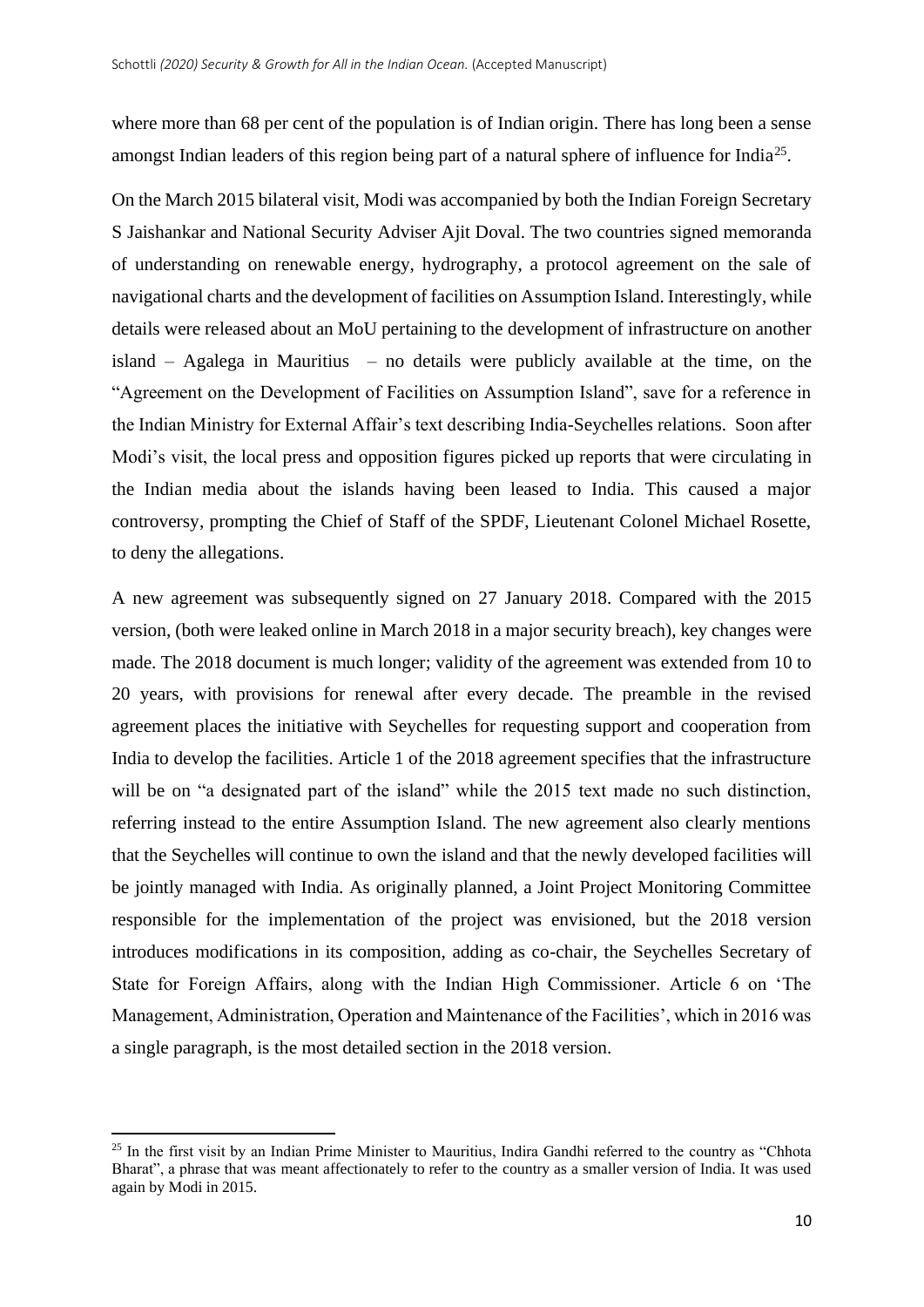The 'new' agreement appeared to be on track but just before being introduced into the Seychelles National Assembly for ratification, a You Tube video appeared online, alleging the island had been sold to India, along with links to three folders containing the entire texts of the 2018 final agreement, the 2015 agreement and a "secret side letter" on the conditions under which Indian military personnel would operate on the island.<sup>26</sup> On 20 March 2018, Seychelles opposition leader, Wavel Ramkalawn, stated categorically that his party, the Linyon Demokratik Seselwa (LDS), "has nothing more to do with the Assumption agreement. Secondly, [the] LDS will not ratify the agreement on Assumption and thirdly where [the] LDS is concerned the agreement on Assumption is dead."<sup>27</sup> The LDS has held a majority in the National Assembly since 2016 and it is reportedly the first time that the opposition is at loggerheads with the government on a policy issue. In a press conference on 5 June 2018, the President announced that the deal was no longer up for discussion, not at home nor with India, in his upcoming state visit.<sup>28</sup> The latest twist on 25 June 2018 came with both Modi and Faure stating their countries were willing to work on the Assumption Island project, keeping each other's concerns in mind.

Similarly, in the case of Mauritius despite having a relationship that has been described by some politicians, as sacred the issue of gaining or developing India's investments in strategic infrastructure has been a sensitive issue. The Agalega Islands located about 1,000 kilometres north of Mauritius, comprise a northern and southern island. Both are Mauritian dependencies, with a total land area of about 70 square kilometres and a population of a few hundred people. A major controversy over the Agalega Islands erupted in 2006 when reports appeared in Indian and Mauritian papers about plans to cede the twin islands to India. Then-Prime Minister Navin Ramgoolam had to categorically issue a denial in the Mauritian parliament, stating that the "Government of India was willing to develop an economic development plan for the islands". However, leaked Wikileak cables from that time revealed that the US also believed at the time that India was pursuing a geo-strategically-motivated "hidden agenda" vis-à-vis the islands<sup>29</sup>.

<sup>26</sup> "Assomption (Seychelles Islands)", *Youtube*, https://www.youtube.com/watch?v=qOwG9JhRZxE.Accessed on 25 June 2018.

<sup>27</sup> "Opposition in Seychelles says it won't support military base deal with India", *Seychelles News Agency*, 20 March 2018. http://www.seychellesnewsagency.com/articles/8864/Opposition+in+Seychelles+says+it+ [won%27t+support+military+base+deal+with+India.](http://www.seychellesnewsagency.com/articles/8864/Opposition+in+Seychelles+says+it+won%27t+support+military+base+deal+with+India) Accessed on 25 June 2018.

<sup>28</sup> "President of Seychelles: New foreign worker quota system; Indian military base proposal dead", *Seychelles News Agency*, 5 June 2018. [http://www.seychellesnewsagency.com/articles/9246/President+of+ Seychelles+](http://www.seychellesnewsagency.com/articles/9246/President+of+Seychelles+New+foreign+worker+quota+system%3B+Indian+military+base+proposal+dead)  [New+foreign+worker+quota+system%3B+Indian+military+base+proposal+dead.](http://www.seychellesnewsagency.com/articles/9246/President+of+Seychelles+New+foreign+worker+quota+system%3B+Indian+military+base+proposal+dead) Accessed on 26 June 2018.

<sup>&</sup>lt;sup>29</sup> Public Library of US Diplomacy, Wikileaks. https://wikileaks.org/plusd/cables/06PORTLOUIS752\_a.html. Accessed on 6 August 2018.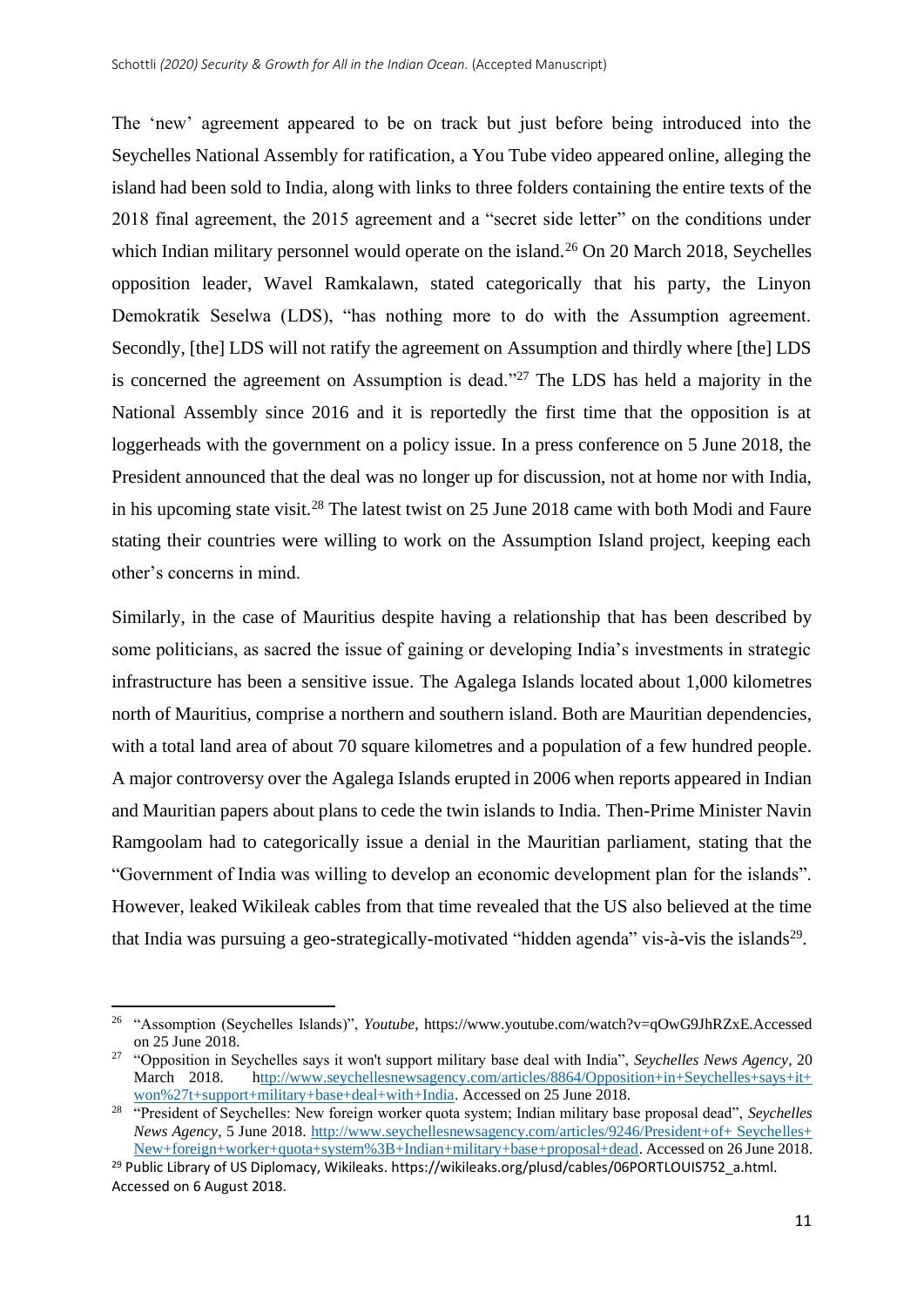During Prime Minister Modi's visit, a memorandum of understanding was signed to develop the island. Once again, the issue escalated into a political storm over whether or not a lease agreement had been signed; whether or not a dual-purpose coastal surveillance radar station was being considered. Clarifications had to be issued in the Mauritian parliament that a financial grant would be provided by the Indian government primarily with the aim of improving life on the island for local inhabitants and developing the island's economic potential. This included upgrading the existing jetty, dating from 1985, rehabilitation and repaving of a runway so bigger aircraft could land; installation of a power generation facility, a water desalination plant and construction of a national coast guard post. On 27 May 2017, during Mauritian' Prime Minister Pravind Kumar Jugnauth's state visit to India, an agreement was signed titled "Maritime Security within the Framework of Project Agalega". Details about the agreement are however unavailable and on Kovind's visit in March 2018, despite announcing yet another new line of credit of US\$100 million for defence procurement, a multipurpose offshore patrol vessel and an additional grant component of US\$5 million, no mention was made of the Agalega project. Nonetheless, in a media briefing, prior to the Indian president's departure, India's joint secretary of the Indian Ocean Region division, responded to a question on the status of the project, saying it had moved forward to "the implementation phase"30.

## *Great Power Diplomacy – rise of the 'Indo-Pacific'.*

President Barack Obama's January 2015 visit marked the first time that an American president was invited as Chief Guest for Indian Republic Day, and in accepting, President Obama became the first US president to visit India twice during his time in office. Three documents were issued, including a declaration of friendship and a commitment to regular summits; a joint statement called "Shared Effort, Progress for All" and; a joint strategic vision statement for the Asia-Pacific and the Indian Ocean region. The third document was unusual in openly describing convergence between the two countries on strategic goals namely regional connectivity, freedom of navigation and collective security. The two countries expressed their concern over the South China Sea and the need to "pursue resolution of territorial and maritime

<sup>&</sup>lt;sup>30</sup> "Transcript of Media Briefing on visit of President to Mauritius and Madagascar (March 09, 2018)",

Ministry of External Affairs, Government of India, 10 March 2018. http://www.mea.gov.in/mediabriefings.htm?dtl/29594/Transcript+of+Media+Briefing+on+visit+of+President+ to+Mauritius+and+Madaga

scar+March+09+2018. Accessed on 5 August 2018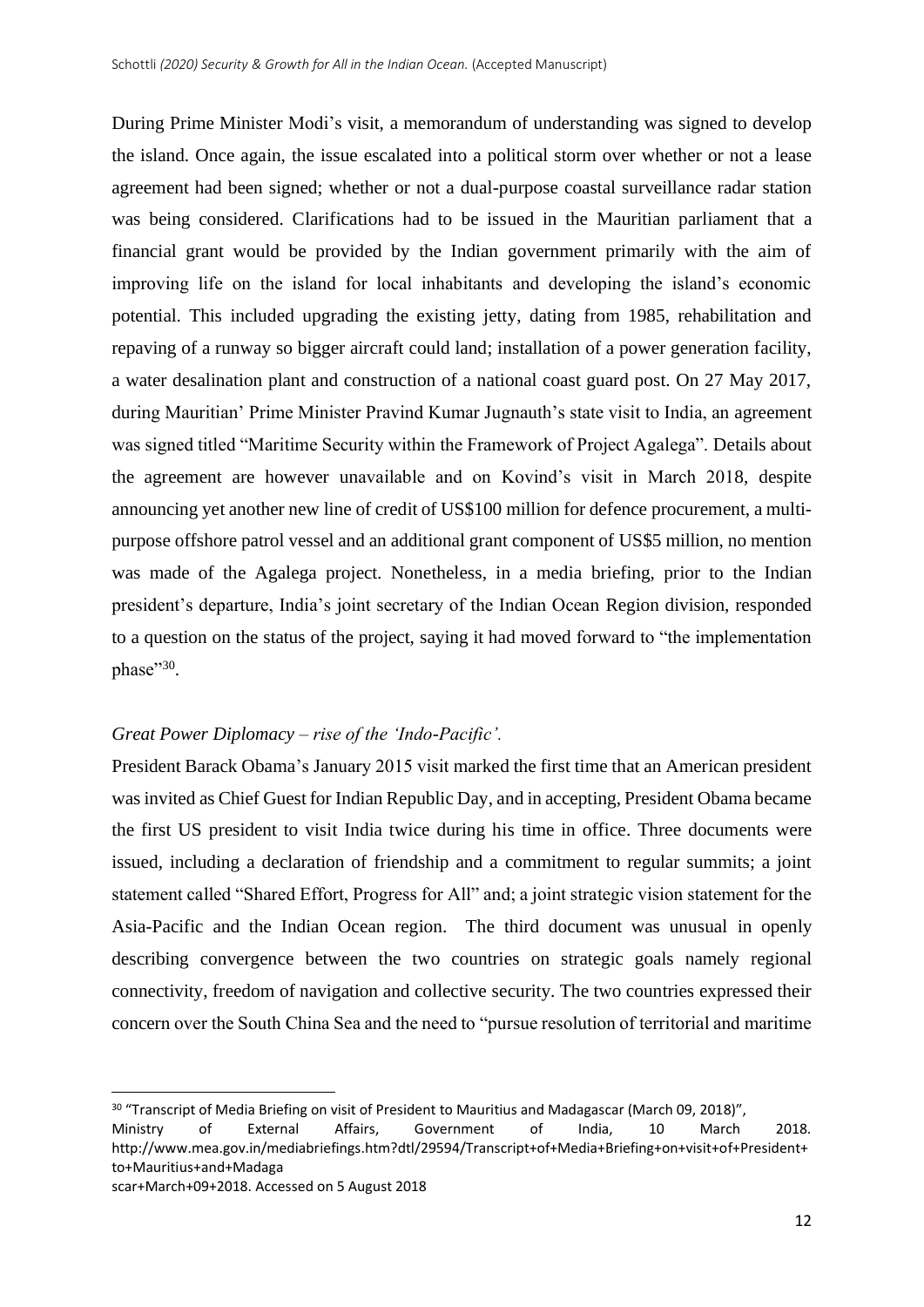disputes through all peaceful means, in accordance with universally recognised principles of international law, including the United Nations Convention on the Law of the Sea."<sup>31</sup>

Since 2015, two joint statements have followed and a number of actions to further deepen and institutionalise what has been described by policy-makers and observers as, 'strategic convergence' <sup>32</sup>. In June 2016 Prime Minister Modi was an official guest at the White House and a statement titled, "The United States and India: Enduring Global Partners in the 21st Century" was issued<sup>33</sup>. About a year later, Prime Minister Modi met with the newly elected President, Donald Trump, also on an official visit, resulting in a statement that was described as toned down but which continued previous references to "a growing strategic convergence" bolstered by military, maritime and intelligence cooperation<sup>34</sup>. In this, the maritime dynamic and dimension is palpable, captured by the growing use, dissemination and acceptance of the term, "Indo-Pacific"<sup>35</sup>. The 2017 statement referred to the US and India having common objectives in the 'Indo-Pacific region"<sup>36</sup>; the Indo-Pacific region was also given priority, in the government's December 2017 National Security Strategy (NSS), over five other areas, including the Middle East and Europe<sup>37</sup>.

In India, the term has been used widely within the strategic community. For example, the Chiefs of four navies – Australia, Japan, India and the United States (known informally as the Quadrilateral grouping) – spoke on a single panel at the 2018 Raisina Dialogue, New Delhi's flagship conference on geopolitics and foreign policy, with the Indo-Pacific as its official theme. In fact already in 2015, India's own maritime strategy document observed, "The shift in worldview from a Euro-Atlantic to an Indo-Pacific focus and the repositioning of global economic and military power towards Asia has resulted in significant political, economic and social changes in the Indian Ocean Region and impacted India's maritime environment in

<sup>31</sup>[http://www.mea.gov.in/bilateral-](http://www.mea.gov.in/bilateral-documents.htm?dtl/24728/USIndia_Joint_Strategic_Vision_for_the_AsiaPacific_and_Indian_Ocean_Region)

[documents.htm?dtl/24728/USIndia\\_Joint\\_Strategic\\_Vision\\_for\\_the\\_AsiaPacific\\_and\\_Indian\\_Ocean\\_Region](http://www.mea.gov.in/bilateral-documents.htm?dtl/24728/USIndia_Joint_Strategic_Vision_for_the_AsiaPacific_and_Indian_Ocean_Region) <sup>32</sup>See for example: [https://www.thehindu.com/news/international/Indo-US-%E2%80%98strategic](https://www.thehindu.com/news/international/Indo-US-%E2%80%98strategic-convergence%E2%80%99-at-highest-point-Obama-administration/article17040357.ece)[convergence%E2%80%99-at-highest-point-Obama-administration/article17040357.ece](https://www.thehindu.com/news/international/Indo-US-%E2%80%98strategic-convergence%E2%80%99-at-highest-point-Obama-administration/article17040357.ece) Last Accessed on 21 August 2018 and David Scott, "The "Indo-Pacific"—New Regional Formulations and New Maritime Frameworks for US-India Strategic Convergence", *Asia-Pacific Review* Volume 19, 2012 - Issue 2

<sup>33</sup> [https://obamawhitehouse.archives.gov/the-press-office/2016/06/07/joint-statement-united-states-and-india](https://obamawhitehouse.archives.gov/the-press-office/2016/06/07/joint-statement-united-states-and-india-enduring-global-partners-21st)[enduring-global-partners-21st](https://obamawhitehouse.archives.gov/the-press-office/2016/06/07/joint-statement-united-states-and-india-enduring-global-partners-21st)

<sup>34</sup> <https://www.whitehouse.gov/briefings-statements/united-states-india-prosperity-partnership/> Last Accessed on 21 August 2018.

<sup>&</sup>lt;sup>35</sup> For a discussion of the optimism and skepticism regarding the Indo-US 'maritime partnership' see the article by Abhuijit Singh, [https://warontherocks.com/2018/05/searching-for-a-high-note-in-the-u-s-india-maritime](https://warontherocks.com/2018/05/searching-for-a-high-note-in-the-u-s-india-maritime-partnership/)[partnership/](https://warontherocks.com/2018/05/searching-for-a-high-note-in-the-u-s-india-maritime-partnership/) Last Accessed on 21 August 2018.

<sup>36</sup> Ibid

<sup>37</sup> <https://www.whitehouse.gov/wp-content/uploads/2017/12/NSS-Final-12-18-2017-0905.pdf> Last Accessed on 21 August 2018.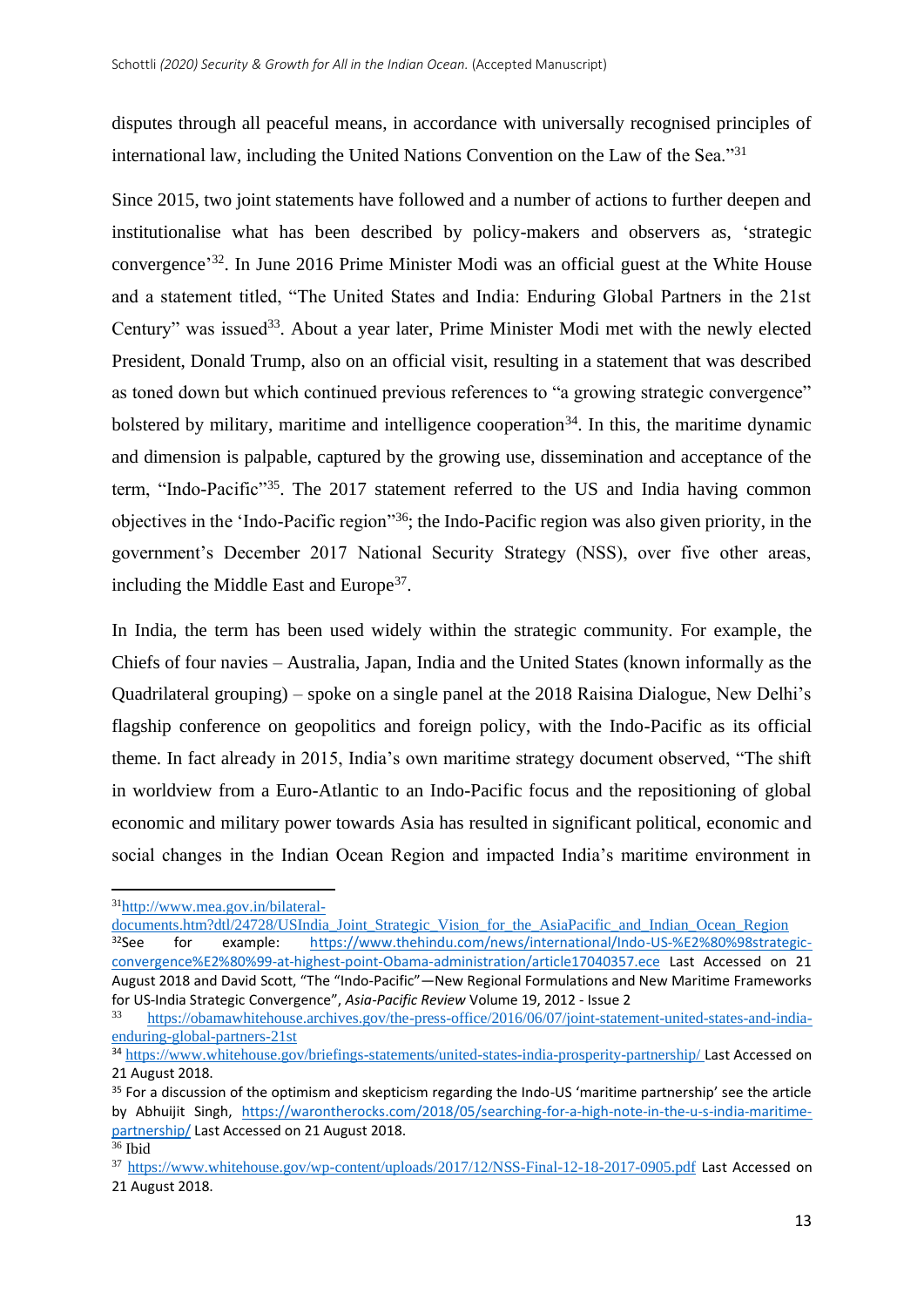tangible ways."<sup>38</sup> In some ways therefore, the shift in jargon marks a move towards a terminological preference held by India, so much so that Narendra Modi's keynote speech at the inter-governmental security meeting, the Shangri La Dialogue in June 2018, carried a total of 11 references to the 'Indo-Pacific'.<sup>39</sup>

Since March 2015, when Modi announced a vision of SAGAR, concrete actions to enhance India's capacity to deliver maritime governance have followed through. Strategic agreements have been reached with key littoral states, including Indonesia, where the jointly issued 'Shared Vision of India-Indonesia Maritime Cooperation in the Indo-Pacific' carried a reference to improving connectivity between the strategically-located Sabang Island of Indonesia and India's Port Blair. Prior to that, Modi's visit to Oman in February 2018 was another example of increasing India's visibility and access in the western Indian Ocean region. In addition, crucial steps have been taken to reach agreements that provide India with the use of American and French bases across the length and breadth of the unified maritime expanse that constitutes the idea of the 'Indo-Pacific'. These mark significant developments in India's maritime diplomacy.

Unlike the United States (US) or Britain, however, Indian policymakers refrain from describing island infrastructural projects in terms of plans for a military base, preferring instead to use the term 'facility'. This reflects the country's own particular attitude towards the construction of military bases that is associated with the 19th century approach of Britain which involved setting up a network of military bases around the world to sustain a global empire, a model replicated later by the US. Instead, Indian diplomats like to emphasise the norms of collaboration and cooperation, projected under the rubric of SAGAR and enshrined in agreements like the 2018 version of the Assumption Island deal. This provides India with a distinctive and effective strategy of oceanic outreach to enhance and maintain a global maritime presence that is also potentially more responsive to the inevitable sensitivities and politics surrounding the development and use of overseas 'facilities'.

## **Conclusion: The Constraints to India's Maritime Aspirations.**

39[https://www.mea.gov.in/Speeches-](https://www.mea.gov.in/Speeches-Statements.htm?dtl/29943/Prime+Ministers+Keynote+Address+at+Shangri+La+Dialogue+June+01+2018)

<sup>38</sup> See page ii.

[Statements.htm?dtl/29943/Prime+Ministers+Keynote+Address+at+Shangri+La+Dialogue+June+01+2018](https://www.mea.gov.in/Speeches-Statements.htm?dtl/29943/Prime+Ministers+Keynote+Address+at+Shangri+La+Dialogue+June+01+2018) Last Accessed on 21 August 2018.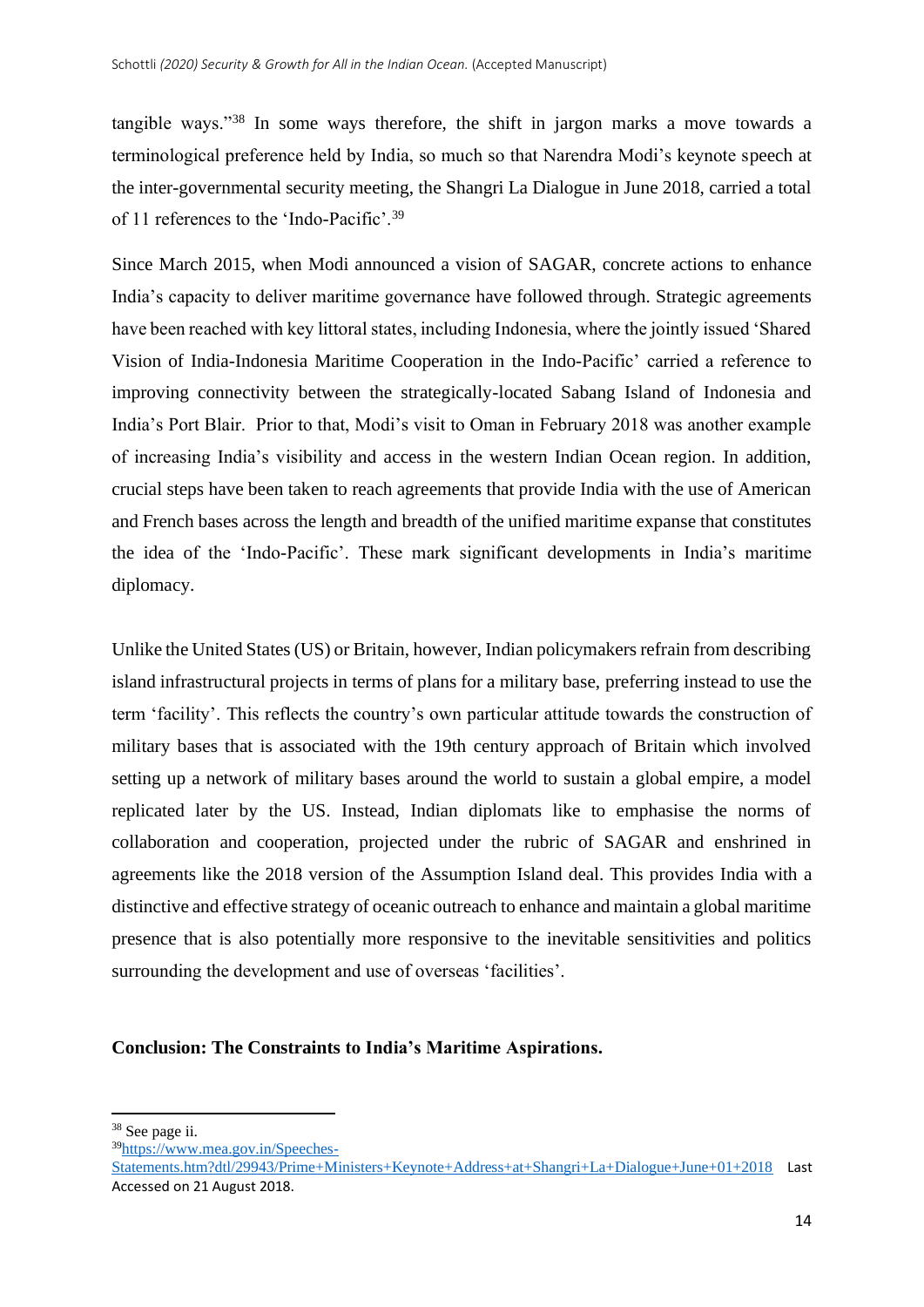In 2017 the US National Defense Authorization Act was codified in which a section of the bill declared India a major defence partner, directing the secretaries of defence and state to take steps to enhance military and security ties with India. To take advantage of this, India needed to conclude three foundational pacts that enable greater interoperability between critical technologies and smooth facilitation of classified information. So far, India has signed only one, the Logistics Exchange Memorandum of Agreement (LEMOA) in 2016, after a long phase of negotiations. LEMOA was an 'India-specific' version of the more broadly applied Logistics Support Agreement (LSA), enabling access to each other's military facilities for purposes of refuelling and replenishment. The Communications, Compatibility, Security Agreement (COMCASA) and the Basic Exchange and Cooperation Agreement for Geo-spatial Cooperation (BECA) are the two remaining pacts that have not yet been signed. It was feared that these agreements would compromise India's principle of 'strategic autonomy', jeopardise military ties with Russia and access to their weaponry systems as well as endanger mission security while employing US-supplied equipment, which for example, Pakistan may have also had access to.

Currently, reports suggest India is poised to sign COMCASA with the United States after nearly 15 years of negotiations, enabling the transfer of advanced secure and encrypted communication systems. It is speculated that this will be done at the inaugural '2+2 meeting' in New Delhi between India's defence and foreign ministers, Nirmala Sitharaman and Sushma Swaraj, and their US counterparts, James Mattis and Mike Pompeo, scheduled for September 2018. This marks another level of institutionalising the defence relationship and is in fact, like the existing Maritime Security Dialogue, the only 2+2 dialogue that India has with any country.

India is also diversifying and deepening its defence relations through agreements with other major players and stakeholders in the Indo-Pacific. In March 2018 India concluded a basing agreement with France. While India has a coastline of 7,500 kilometres, more than 1,380 islands and an exclusive maritime economic zone of two million square km, French territory in the Indo-Pacific region includes 1.6 million citizens, approximately 7,000 permanent French military personnel and an exclusive economic zone of 9.1 sq. km. France, which sees itself as a resident Indo-Pacific power, retains the islands of Réunion and Mayotte in the Indian Ocean and New Caledonia and French Polynesia in the South Pacific. France has long maintained a military base in Djibouti and has political and economic ties with the island states of the